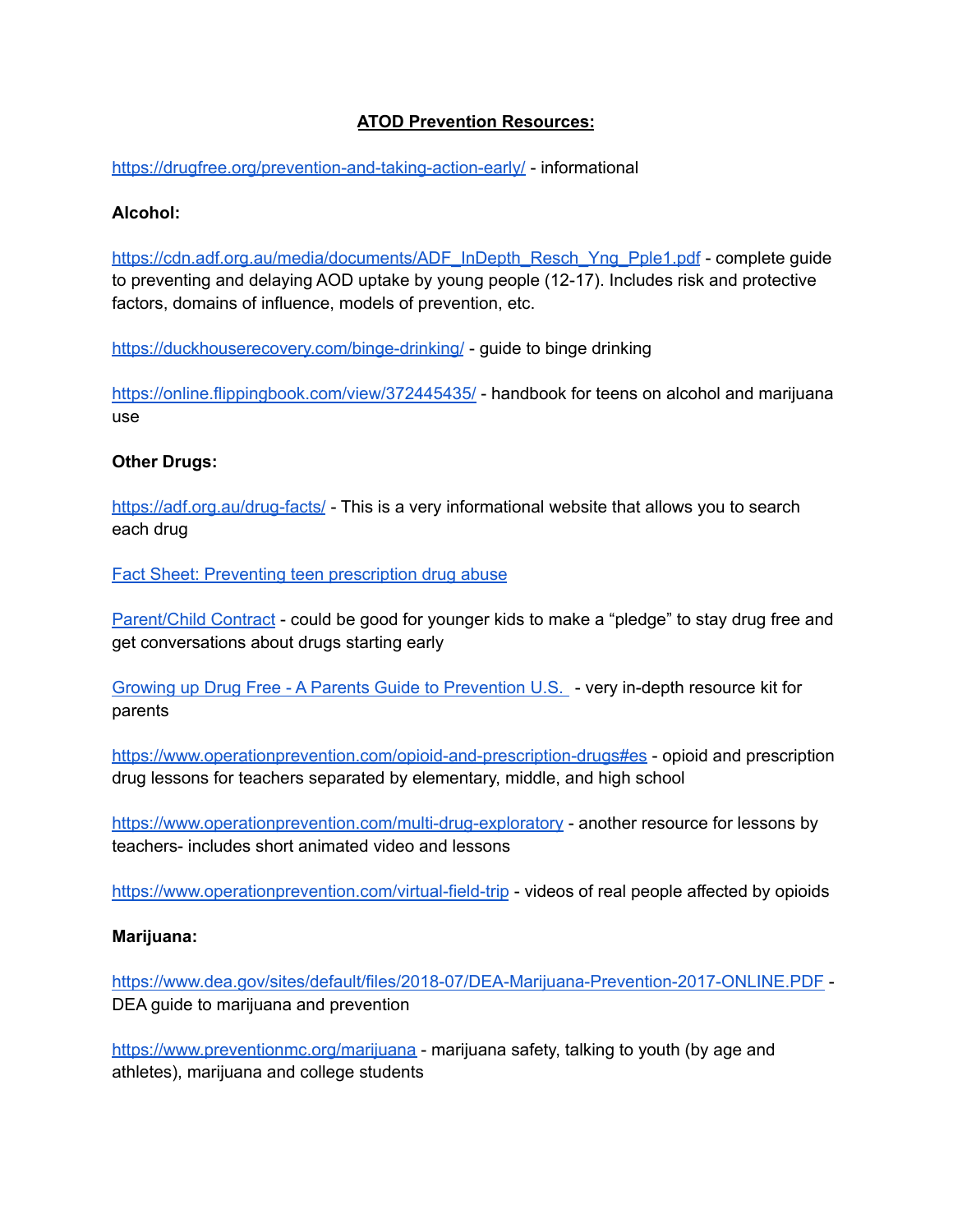[https://drugfree.org/wp-content/uploads/2017/02/Marijuana\\_Talk\\_Kit.pdf](https://drugfree.org/wp-content/uploads/2017/02/Marijuana_Talk_Kit.pdf) - marijuana talk kit for parents

[https://teens.drugabuse.gov/sites/default/files/2020-08/FINAL\\_NIDA\\_MindMatters\\_Marijuana\\_2](https://teens.drugabuse.gov/sites/default/files/2020-08/FINAL_NIDA_MindMatters_Marijuana_2020_508.pdf) 020 508.pdf - Mind matters: the body's response to marijuana for teens

## **Vaping & Tobacco:**

[https://cdn.adf.org.au/media/documents/Talking\\_about\\_vaping\\_with\\_young\\_people.pdf](https://cdn.adf.org.au/media/documents/Talking_about_vaping_with_young_people.pdf) - guide to starting the conversation about vaping with youth

<https://tobaccofree.org/video/> - the truth about tobacco video for 6th- 12th grade (have to purchase, but link to smaller video clips in here)

## **Poster Ideas:**

[https://www.cdc.gov/tobacco/basic\\_information/e-cigarettes/assets/OSH-2019-E-Cigarette-Print-](https://www.cdc.gov/tobacco/basic_information/e-cigarettes/assets/OSH-2019-E-Cigarette-Print-Ad-508.pdf)[Ad-508.pdf](https://www.cdc.gov/tobacco/basic_information/e-cigarettes/assets/OSH-2019-E-Cigarette-Print-Ad-508.pdf) - you can't buy a new brain (nicotine and tobacco)

[https://www.k12posters.com/10-out-of-12-high-school-students-have-turned-their-backs-on-drug](https://www.k12posters.com/10-out-of-12-high-school-students-have-turned-their-backs-on-drugs_p_90.html) [s\\_p\\_90.html](https://www.k12posters.com/10-out-of-12-high-school-students-have-turned-their-backs-on-drugs_p_90.html) - you're in good company when you say no

<https://www.sk12.org/river-high-school-news/entry/national-prevention-week-311/for/> - multiple great ideas for posters on here from national prevention week

<https://www.cdc.gov/tobacco/infographics/youth/pdfs/p0903-athlete-tobacco.pdf> - poster on smokeless tobacco

<http://www.abdrugfree.org/youth.html> - not in the "form" of a poster, but thought this was a great inspirational "what helps you stay above the influence" sign

[https://digitalmedia.hhs.gov/tobacco/print\\_materials/CTP-121](https://digitalmedia.hhs.gov/tobacco/print_materials/CTP-121) - a nicotine free vape is not a worry free vape

[https://digitalmedia.hhs.gov/tobacco/print\\_materials/CTP-67-LP](https://digitalmedia.hhs.gov/tobacco/print_materials/CTP-67-LP) - dont trade health teeth for tooth lose (cigarettes)

<https://www.pinterest.com/pin/347480927473613295/> - with so many things to do no wonder why kids choose not to drink

<https://www.theday.com/article/20180303/NWS01/180309799> - long term user effects (marijuana)